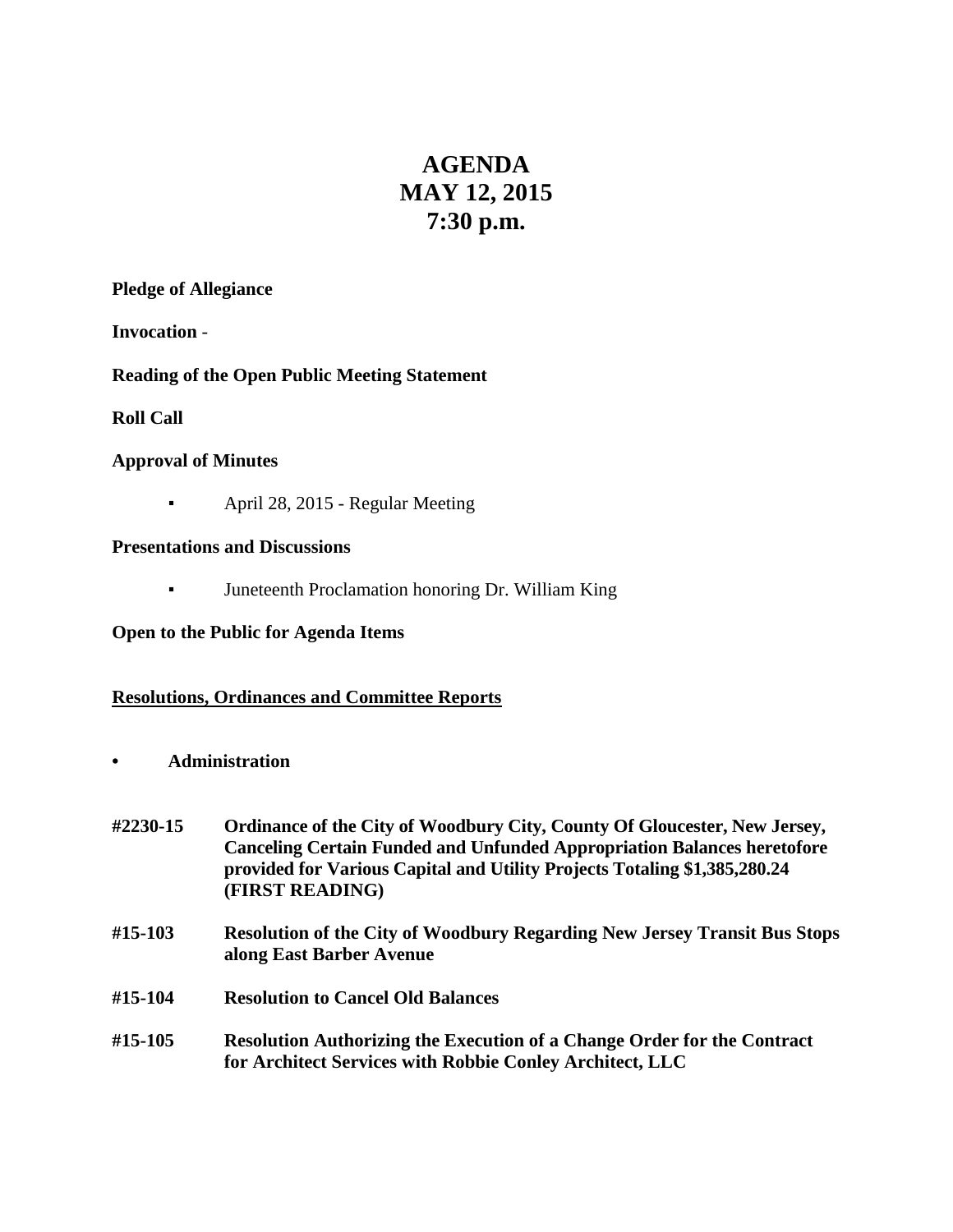#### **• Finance**

- **#2228-15 Bond Ordinance Authorizing the Completion of Various Capital Improvements and the Acquisition of Various Capital Equipment in and for the City of Woodbury, County of Gloucester, New Jersey; Appropriating the Sum of \$1,575,000 therefor; Authorizing the Issuance of General Obligation Bonds or Bond Anticipation Notes of the City of Woodbury, County of Gloucester, New Jersey in the Aggregate Principal Amount of up to \$1,127,500; Making Certain Determinations and Covenants; and Authorizing Certain Related Actions in Connection with the Foregoing (SECOND READING)**
- **#2229-15 Bond Ordinance Authorizing Various Water and Sewer Utility Improvements in the City of Woodbury, County of Gloucester, New Jersey; Appropriating the Sum of \$500,000 therefor; Authorizing the Issuance of General Obligation Bonds or Bond Anticipation Notes of the City of Woodbury, County of Gloucester, New Jersey in the Aggregate Principal Amount of up to \$500,000; Making Certain Determinations and Covenants; and Authorizing Certain Related Actions in Connection with the foregoing (SECOND READING)**
- **#15-106 Resolution Authorizing State Contract for Computer Equipment for the New Police Department**

Motion for Approval to Pay the Listed Vouchers

- **• Public Works**
- **#2227-15 An Ordinance of the City of Woodbury Amending Chapter 190-31 of the Code of the City of Woodbury Prohibiting Parking on the Southside of Salem Avenue Beginning at a Point 280.33 Feet Southwest from the Corner of Mantua Avenue (Route 45) and Ending at a Point 213.50 Feet Southwest Thereof (SECOND READING)**